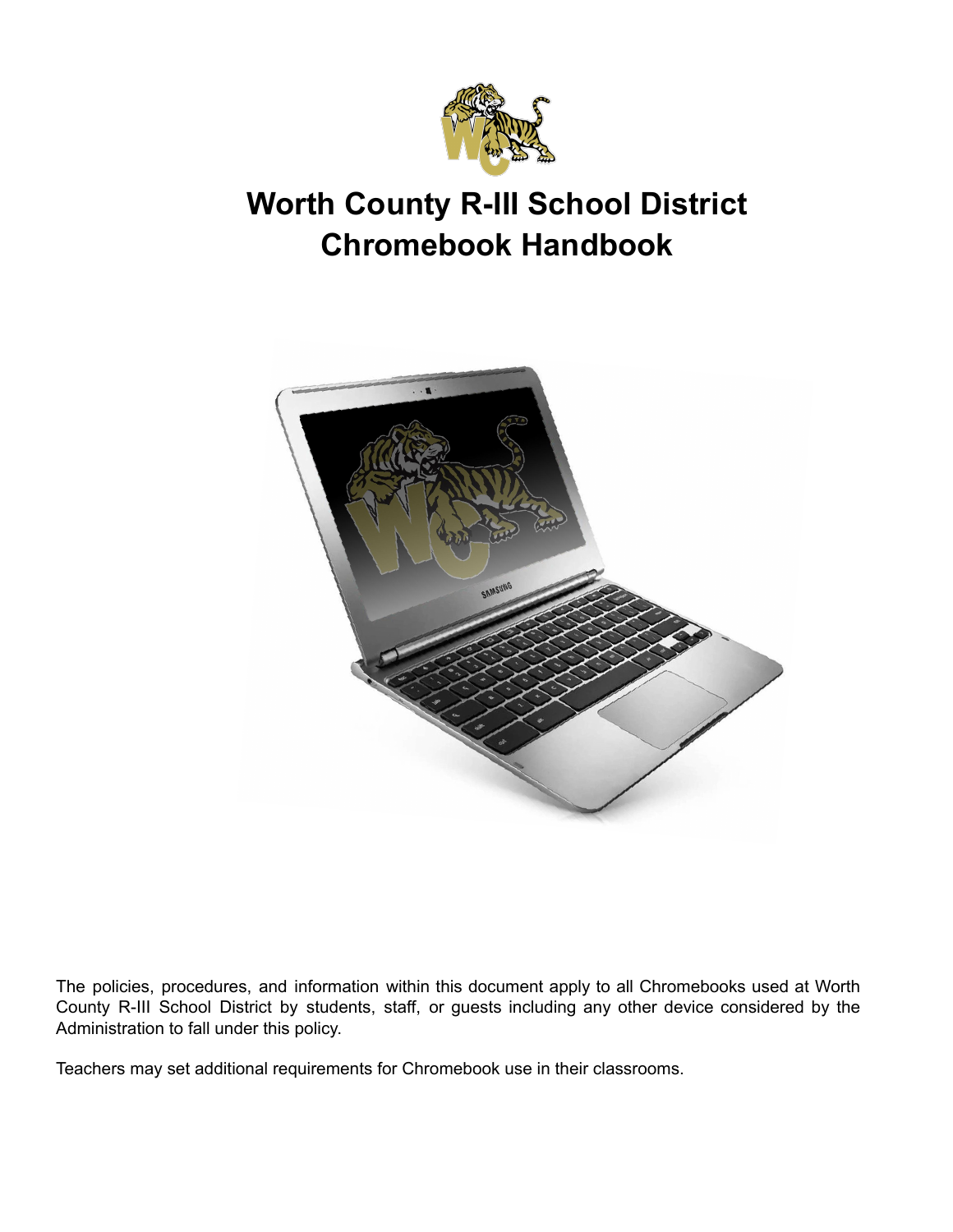# **Table of Contents**

| <b>Receiving Your Chromebook:</b><br>Training:                 | 3<br>$\mathbf{3}$            |
|----------------------------------------------------------------|------------------------------|
| Return:                                                        | $\mathbf{3}$                 |
| <b>Taking Care of Your Chromebook:</b>                         | $\mathbf{3}$                 |
| <b>General Precautions:</b><br><b>Carrying the Chromebook:</b> | $\mathbf{3}$<br>$\mathbf{3}$ |
| <b>Screen Care:</b>                                            | $\mathbf{3}$                 |
| <b>Using Your Chromebook:</b>                                  | 4                            |
| At School:                                                     | 4                            |
| At Home:                                                       | 4                            |
| Sound:                                                         | 4                            |
| Printing:                                                      | 4                            |
| <b>Managing Your Files and Saving Your Work:</b>               | 4                            |
| <b>Originally Installed Software:</b>                          | 4                            |
| <b>Virus Protection:</b>                                       | 4                            |
| <b>Additional Software:</b>                                    | 4                            |
| Inspection:                                                    | 4                            |
| Procedure for Restoring the Chrome OS:                         | 5                            |
| <b>Protecting &amp; Storing Your Chromebook:</b>               | 5                            |
| <b>Chromebook Identification:</b>                              | 5                            |
| <b>Storing Your Chromebook:</b>                                | 5                            |
| <b>Storing Chromebooks at Extracurricular Events:</b>          | 5                            |
| <b>Chromebooks Left in Unsupervised / Unsecured Areas:</b>     | 5                            |
| <b>Repairing or Replacing Your Chromebook:</b>                 | 5                            |
| <b>Chromebooks Undergoing Repair:</b>                          | 5                            |
| <b>Chromebook Warranty:</b>                                    | 6                            |
| <b>Chromebook Insurance:</b>                                   | 6                            |
| <b>Accidental Damage or Loss Protection:</b>                   | 6                            |
| <b>Lost or Intentionally Damaged Device and Accessories:</b>   | 6                            |
| <b>Estimated Costs of Repairs (subject to change)</b>          | 6                            |
| <b>Chromebook Technical Support:</b>                           | 6                            |
| <b>Technology Acceptable Use:</b>                              | 7                            |
| <b>Privacy and Safety:</b>                                     | $\overline{7}$               |
| <b>Legal Propriety:</b>                                        | 7                            |
| Email:                                                         | 7                            |
| <b>Consequences:</b>                                           | 8                            |
|                                                                | $\overline{\mathbf{c}}$      |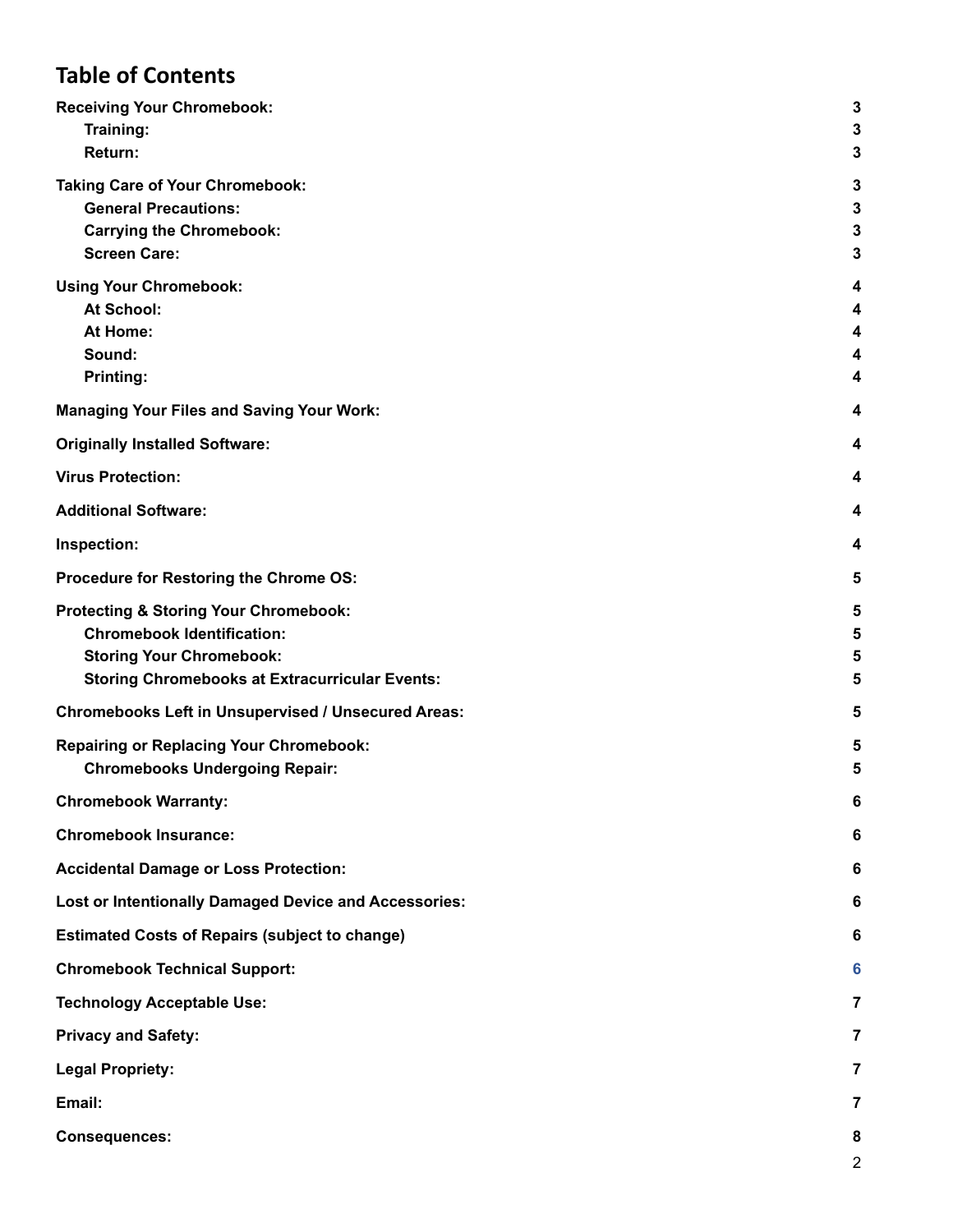# <span id="page-2-0"></span>**Receiving Your Chromebook:**

Chromebooks, chargers, & a carrying case will be distributed at the beginning of the school year. **Students who** currently have outstanding balances or fines and fees will not be issued a Chromebook until the debts have **been resolved**. *Parents & Students must sign and return the Chromebook Checkout Agreement and the Acceptable Use Policy before the Chromebook can be issued to their child.*

#### <span id="page-2-1"></span>**Training:**

Students will be trained on how to use the Chromebook by their teachers. Students are also encouraged to research and learn on their own.

#### <span id="page-2-2"></span>**Return:**

Student Chromebooks and accessories (charger and carrying case) will be collected at the end of each school year for maintenance. Students will retain their original Chromebook each year while enrolled at Worth County R-III.

Any student who no longer attends Worth County R-III will be required to return their Chromebook and accessories. If a Chromebook and accessories are not returned, the parent/guardian will be held responsible for payment in full. If payment is not received the parent/guardian will be turned over to a collection agency and reported as *stolen property of Worth County R-III.*

# <span id="page-2-3"></span>**Taking Care of Your Chromebook:**

Students are responsible for the general care of the Chromebook issued by the school. Chromebooks that are broken or fail to work properly must be taken to the technology office. If a loaner Chromebook is needed, one may be issued to the student until their Chromebook can be repaired or replaced and fees paid.

#### <span id="page-2-4"></span>**General Precautions:**

- Food or drink is not recommended near your Chromebook.
- Cords, cables, and removable storage devices must be inserted carefully into the Chromebook case.
- Students should never carry their Chromebook while the screen is open.
- Chromebooks should be shut down when not in use to conserve battery life.
- Chromebooks should never be shoved into a locker or wedged into a book bag as this may break the screen.
- Do not expose your Chromebook to extreme temperatures or direct sunlight for extended periods of time. Extreme heat or cold may cause damage to the Chromebook.
- Always bring your Chromebook to room temperature prior to turning it on.

#### <span id="page-2-5"></span>**Carrying the Chromebook:**

The protective shell of the Chromebook will only provide basic protection from everyday use. It is not designed to prevent damage from drops or abusive handling. Students must carry the Chromebook in the case provided by Worth County R-III. This case is for ONLY the Chromebook.

#### <span id="page-2-6"></span>**Screen Care:**

The Chromebook screen can be damaged if subjected to rough treatment. *The screens are particularly sensitive to damage from excessive pressure.*

- Do not lean on top of the Chromebook.
- Do not place anything near the Chromebook that could put pressure on the screen.
- Do not place anything in the carrying case that will press against the cover.
- Do not poke the screen.
- Do not place anything on the keyboard before closing the lid (e.g. pens, pencils, notebooks).
- Clean the screen with a soft, dry anti-static, or micro-fiber cloth. Do not use window cleaner or any type of liquid or water on the Chromebook. You can purchase individually packaged pre-moistened eyeglass lens cleaning tissues to clean the screen. These are convenient and relatively inexpensive.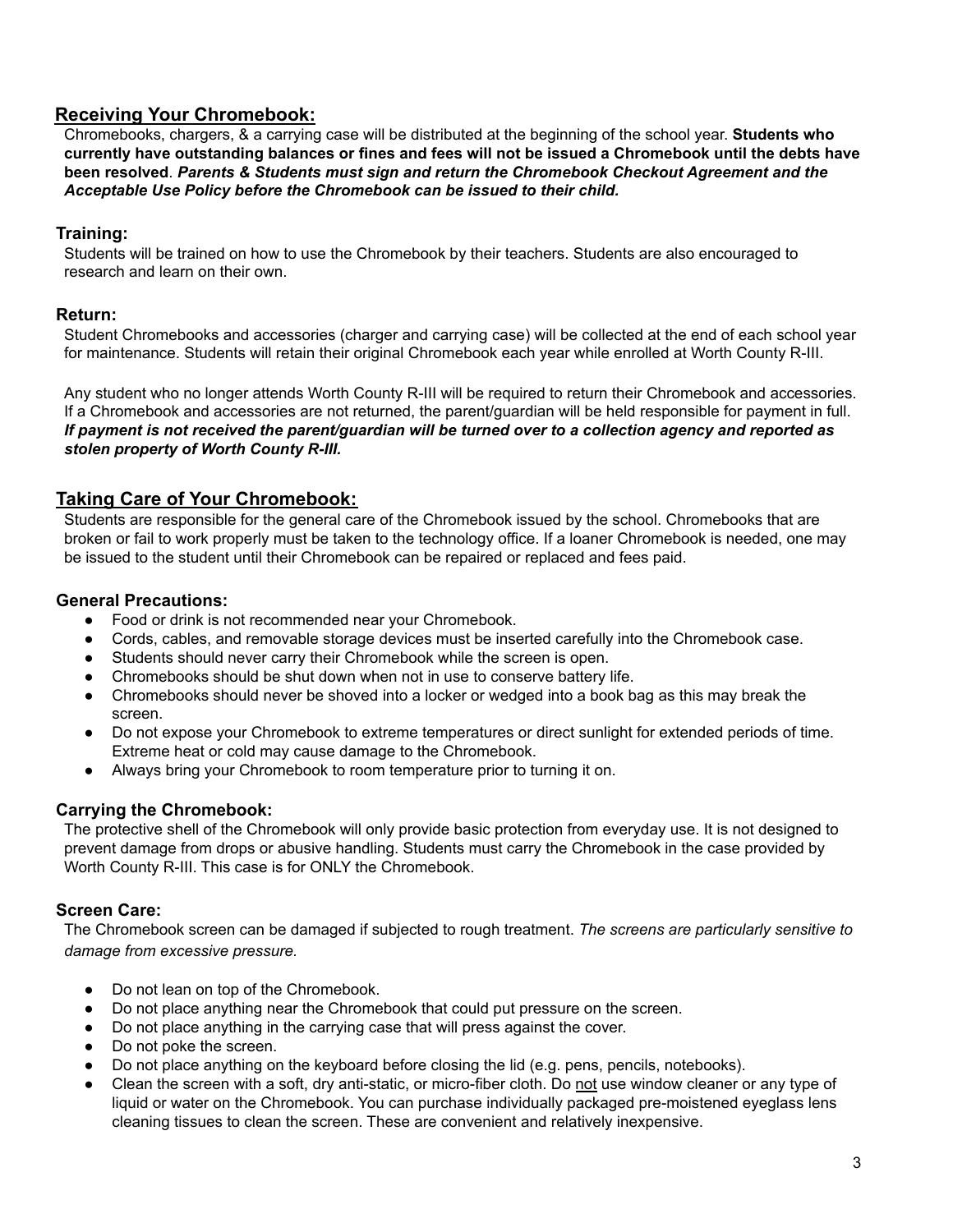# <span id="page-3-0"></span>**Using Your Chromebook:**

#### <span id="page-3-1"></span>**At School:**

The Chromebook is intended for use at school each and every day. In addition to teacher expectations for Chromebook use, school messages, announcements, calendars, academic handbooks, student handbooks and schedules can be accessed using the Chromebook. Students are responsible for bringing their Chromebook to all classes, unless specifically advised not to do so by their teacher.

#### <span id="page-3-2"></span>**At Home:**

All students in JH/HS are required to take their Chromebook home each night throughout the school year for charging. *Chromebooks must be brought to school each day in a fully charged condition.* Students need to charge their Chromebooks each evening. If fully charged at home, the battery should last throughout the day.

#### <span id="page-3-3"></span>**Sound:**

Sound must be muted at all times unless permission is obtained from the teacher for instructional purposes.

#### <span id="page-3-4"></span>**Printing:**

*At School:* Printing functionality will be subject to classroom requirements. Teachers will utilize digital copies in most instances.

*At Home:* The Chromebook will not support a physical printer connection. Instead, users may print to their home printers using the Google Cloud Print service. A wireless home network is required for this.

#### <http://google.com/cloudprint>

#### <span id="page-3-5"></span>**Managing Your Files and Saving Your Work:**

Students may save documents to their Google Drive. Saving to Google Drive will make the file accessible from any computer with internet access. It will be the responsibility of the student to maintain the integrity of their files and keep proper backups.

#### <span id="page-3-6"></span>**Originally Installed Software:**

All Chromebooks are supplied with the latest build of Google Chrome Operating System (OS), and many other applications useful in an educational environment. The Chrome OS will automatically install updates when the computer is shut down and restarted. The software originally installed on the Chromebook must remain on the Chromebook in usable condition and be easily accessible at all times.

From time to time the school may add software or apps for use in a particular course. This process will be automatic with virtually no impact on students. Applications that are no longer needed will automatically be removed by the school.

#### <span id="page-3-7"></span>**Virus Protection:**

Virus protection is unnecessary on the Chromebook due to the unique nature of its design.

#### <span id="page-3-8"></span>**Additional Software:**

Students are prohibited from installing additional software on their Chromebook other than what has been approved by Worth County R-III.

#### <span id="page-3-9"></span>**Inspection:**

Students may be selected at random to provide their Chromebook for inspection. The purpose for inspection will be to check for proper care and maintenance as well as inappropriate material being carried into the school. Inappropriate use or content will be subject to disciplinary action.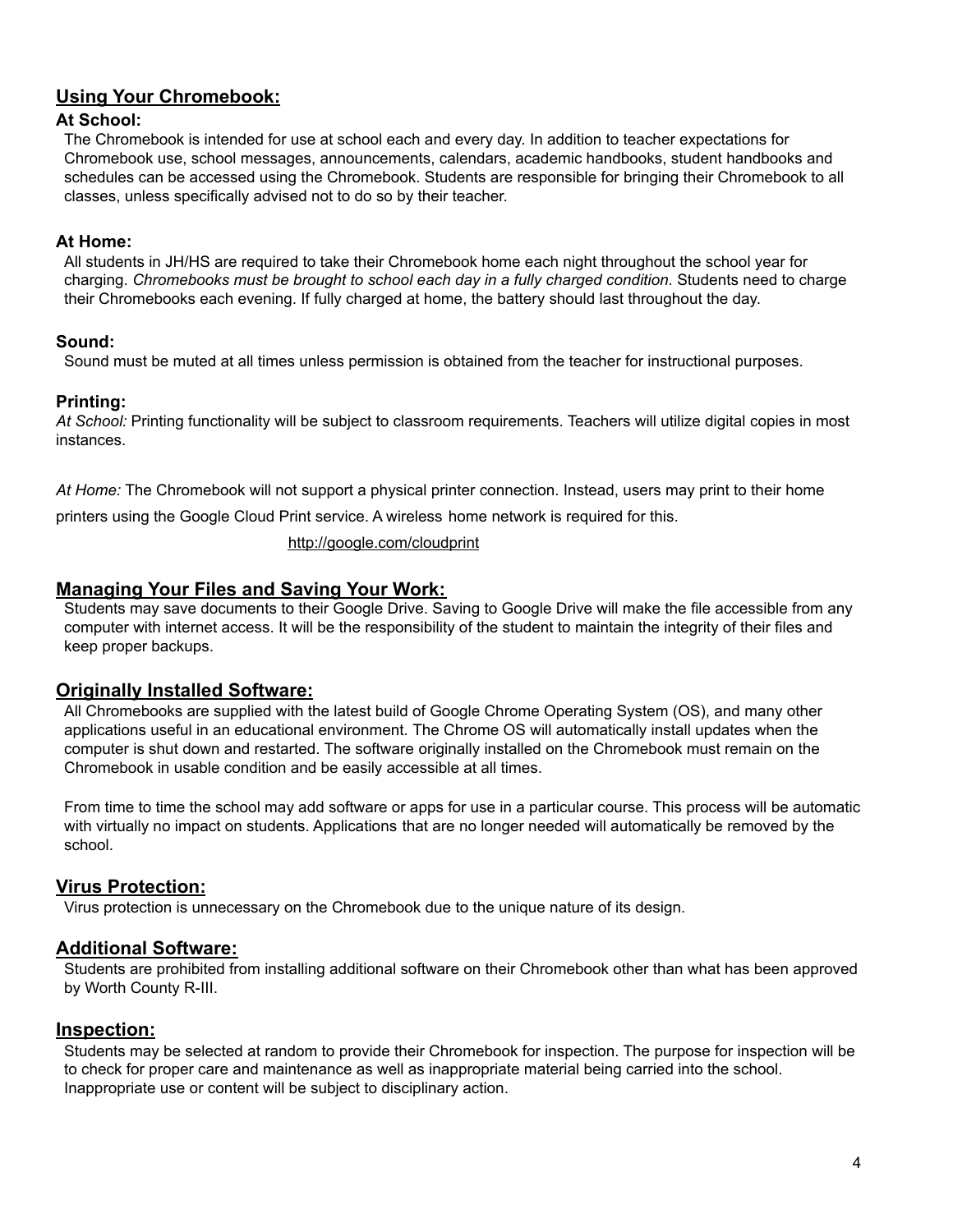# <span id="page-4-0"></span>**Procedure for Restoring the Chrome OS:**

If technical difficulties occur, the device may be restored to factory settings.

All student created files stored on a USB flash drive or Google Drive will be intact after the operating system is restored. However, all other data (music, photos, documents) *stored on internal memory that has NOT been backed up* will not be restored.

**Chromebooks must remain free of any decorative writing, drawing, stickers, paint, tape, or labels that are** not the property of Worth County R-III School District. Spot checks for compliance will be done by the **administration or Worth County R-III faculty at any time.**

Students may add appropriate music, photos, and videos to their Chromebook. Personalized media are subject to inspection and must follow the Worth County R-III School District acceptable use policy.

### <span id="page-4-1"></span>**Protecting & Storing Your Chromebook:**

#### <span id="page-4-2"></span>**Chromebook Identification:**

Chromebooks will be labeled in the manner specified by the school. Chromebooks can be identified in the following ways:

- Record of the serial number and Worth County R-III asset tag
- Individual's Google Account username

*Under no circumstances are students to modify, remove, or destroy identification labels.*

#### <span id="page-4-3"></span>**Storing Your Chromebook:**

When students are not monitoring their Chromebook, it should be stored in their lockers *with the lock securely fastened.* Chromebooks should never be left on the gym stage. Leave them in your locker during gym as they will not be needed. Nothing should be placed on top of the Chromebook when stored in the locker. Students need to take their Chromebook home with them every night. The Chromebook is not to be stored in lockers or anywhere else at school outside of school hours. The Chromebook should be charged fully each night at the student's home. Chromebooks should *never* be stored in a vehicle for an extended period of time, especially during times of extreme temperatures. Do not leave them lying in the locker rooms!

#### <span id="page-4-4"></span>**Storing Chromebooks at Extracurricular Events:**

Students are responsible for securely storing their Chromebook during extra-curricular events. A locked locker is suggested for storage.

#### <span id="page-4-5"></span>**Chromebooks Left in Unsupervised / Unsecured Areas:**

Under no circumstance should a Chromebook be stored in unsupervised areas. Unsupervised areas include the school grounds and campus, the cafeteria, unlocked classrooms, library, locker rooms, gym, stage, hallways, bathrooms, extra-curricular bus, in a car, or any other entity that is not securely locked or in which there is no supervision.

Unsupervised Chromebooks will be confiscated by staff and taken to the technology office. Disciplinary action will be taken for leaving the Chromebook in an unsupervised location.

#### <span id="page-4-6"></span>**Repairing or Replacing Your Chromebook:**

#### <span id="page-4-7"></span>**Chromebooks Undergoing Repair:**

- Loaner Chromebooks *may* be issued to students who have paid the cost of the repair when they leave their Chromebook for repair at the Technology Office.
- If repair is needed due to malicious damage, the school will refuse to provide a loaner Chromebook, unless full replacement cost has been rendered prior.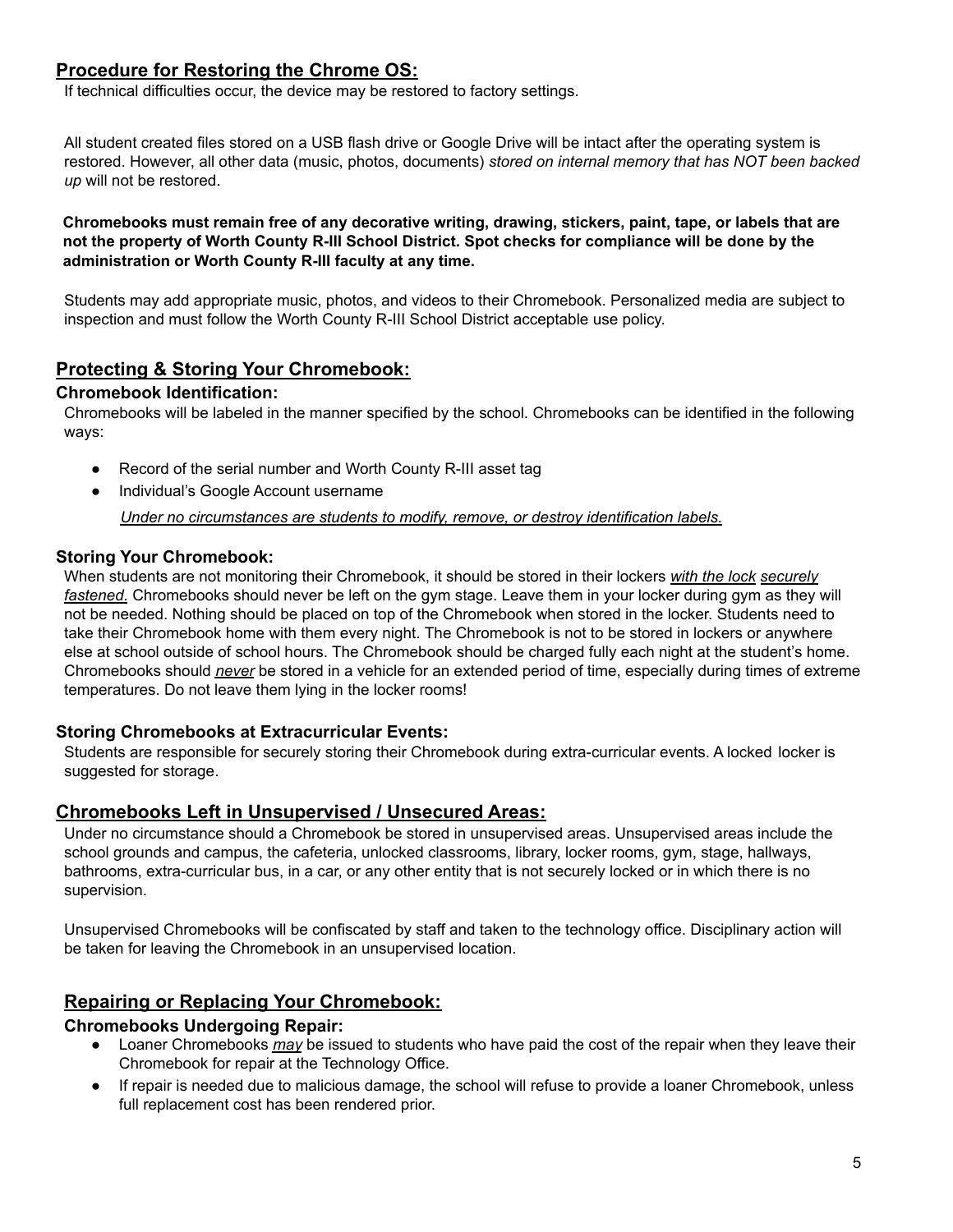- Repaired Chromebooks will end up with the original factory image as first received. It is important that students keep their school data saved to google drive so documents and class projects will not be lost. Personal information that cannot be replaced should be kept at home on an external storage device.
- Students and parents will be charged for Chromebook damage that is a result of misuse or abusive handling.

## <span id="page-5-0"></span>**Chromebook Warranty:**

Warranty provided with the Chromebook warrants from defects in materials and workmanship for a period of one year. This warranty is only valid for the first 12 months from the date Worth County R-III takes delivery of the Chromebook. This limited warranty covers normal use, mechanical breakdown, or faulty construction and will provide replacement parts necessary to repair or if necessary, replace the Chromebook. The warranty *DOES NOT* warrant against damage caused by misuse, abuse, or accidents. Please report all Chromebook problems to the high school office.

If a Chromebook becomes defective (at no fault of the student) after the warranty expires, Worth County R-III will replace the Chromebook at no charge with a Chromebook of the same age or newer.

#### <span id="page-5-1"></span>**Chromebook Insurance:**

Private insurance is offered through Worth Avenue Group. This insurance is offered by a third party company and the paperwork should not be sent back to the school to send in. This insurance costs \$65/year and is not required. It will reimburse the parent/student if the damage is caused to the Chromebook and a fee is charged by the school to cover the cost of replacement. <https://www.worthavegroup.com/portal/worthcountymo>

### <span id="page-5-2"></span>**Accidental Damage or Loss Protection:**

Worth County R-III School District will require that a police report be submitted in cases of theft. Fraudulent reporting of theft will be turned over to the police for prosecution. A student making a false report will also be subject to disciplinary action as outlined by the school discipline code.

Worth County R-III School District will assess the Chromebook damage and repair or replace the device if the damage is determined to be within the protection guidelines. **Parents/Students will be charged for the full replacement cost of a device that has been damaged due to intentional misuse or loss.**

# <span id="page-5-3"></span>**Lost or Intentionally Damaged Device and Accessories:**

A Chromebook or any of its accessories that are lost (whereabouts unknown) or intentionally damaged is the responsibility of the student and parent involved in the loss of property. It will be the discretion of Worth County R-III administration of fault. The user will not be given another device or accessory to use until the replacement cost of the lost/damaged device or accessory is paid to the school.

# <span id="page-5-4"></span>**Estimated Costs of Repairs (subject to change)**

- Replacement of the Chromebook \$200
- AC Adapter & power cord \$25
- Protection Case \$15
- Screen Replacement \$50
- Keyboard \$50

#### <span id="page-5-5"></span>**Chromebook Technical Support:**

The Technology Specialist will be the first point of contact for support & repair of Chromebooks. You can email [techsupport@wc.k12.mo.us](mailto:techsupport@wc.k12.mo.us) for any of the following needs:

- Password Identification
- User account support
- Coordination of warranty repair
- Restoring Chromebook to factory default
- System software updates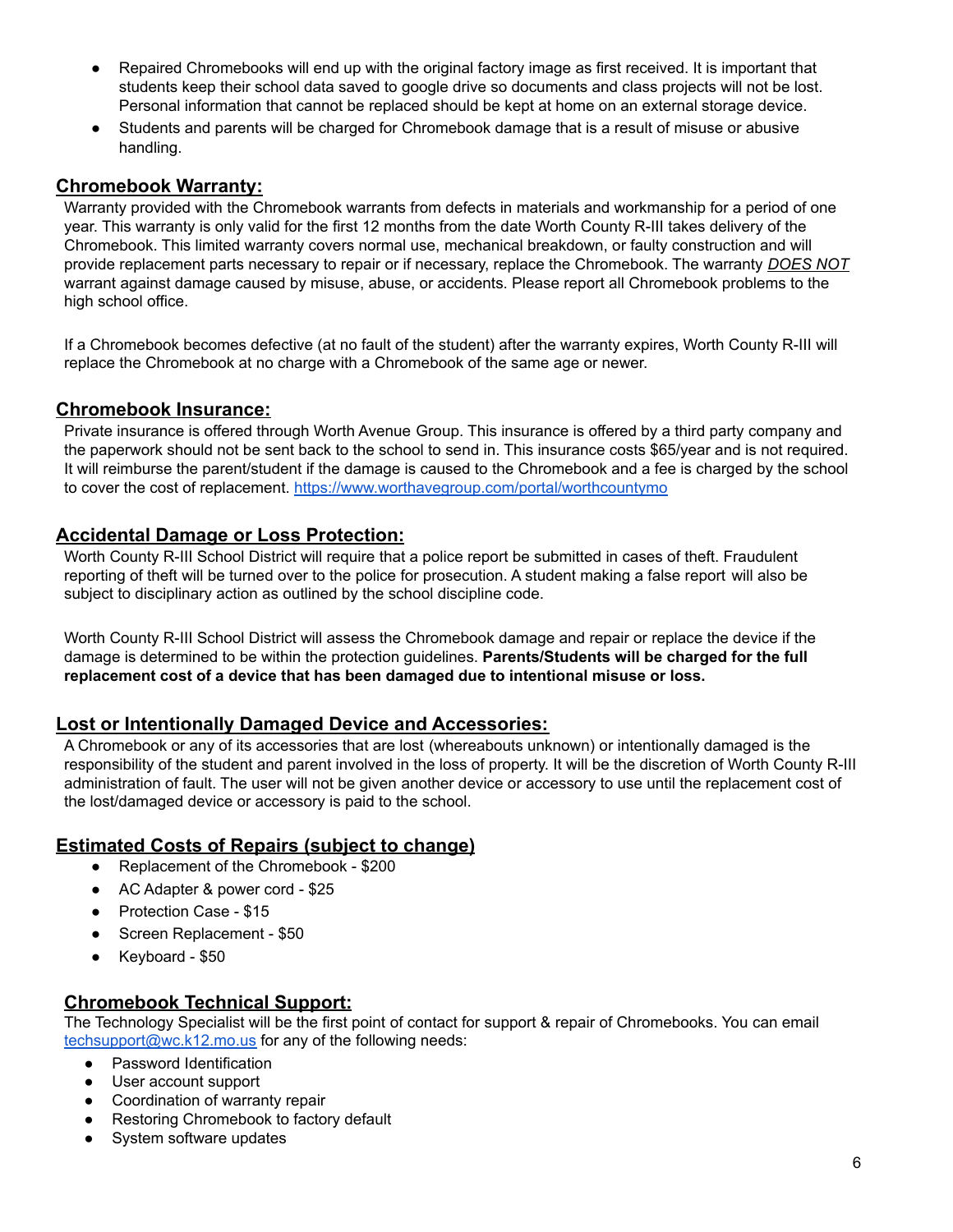Hardware maintenance and repair

# <span id="page-6-0"></span>**Technology Acceptable Use:**

The Worth County R-III School District strongly believes in the educational value of technology and electronic services and recognizes the potential of such to support our curriculum and student learning. The use of technology and information systems is a privilege, not a right.

Students using Worth County R-III Chromebooks are expected to abide by the following rules:

- Do not use computers or any other technology to harm other people or their work.
- Do not damage computers, the network, or other forms of technology in any way.
- Do not interfere with the operation of the network by installing software
- Do not violate copyright laws.
- Do not access, keep, or send material or email that would not be appropriate for teachers or parents to see.
- Do not share your password with another person or allow anyone else to use your logon.
- Do not trespass in anyone else's files or email.
- Do notify an adult immediately, if by accident, you encounter materials, which violate the rules of appropriate use.
- Do not store any file that is not school-related including music, games, etc. on district assigned drives
- Do log off when leaving your computer to prevent others from using your logon.
- Do not use school equipment for any project that is not school-related.
- The use of district technology to threaten or harass another person or to violate any state or federal law could result in prosecution.
- BE PREPARED to be held accountable for your actions and for the loss of privileges if the Usage Agreement is violated.

# <span id="page-6-1"></span>**Privacy and Safety:**

- Do not go into any chat rooms other than those set up by your teacher or mandated in other distance education courses.
- Do not open, use, or change computer files that do not belong to you.
- Do not reveal your full name, phone number, home address, social security number, credit card numbers, passwords, or passwords to other people.
- Remember that network storage is not guaranteed to be private or confidential. District Administration reserves the right to inspect your files at any time and will take the necessary steps if files are in violation of the district's Acceptable Use Policy.
- If you inadvertently access a website that contains obscene, pornographic or otherwise offensive material, notify a teacher or the principal immediately so that such sites can be blocked from further access. This is not merely a request. It is a responsibility.
- Parents are encouraged to monitor their child's internet activity and internet usage periods.

# <span id="page-6-2"></span>**Legal Propriety:**

- All students and staff must comply with trademark and copyright laws and all license agreements. Ignorance of the law is not immunity. If you are unsure, ask the network administrator if you are in compliance with the law.
- Plagiarism is a violation of the Worth County R-III School District discipline code. Give credit to all sources used, whether quoted or summarized. This includes all forms of media on the Internet, such as graphics, movies, music, and text.

#### <span id="page-6-3"></span>**Email:**

- Students in grades 3rd-12th in need of email for academic reasons will only be allowed email access through an address assigned by the district. This email access will be through a Google Gmail system managed by the Worth County R-III School District. The interface is heavily monitored by the Technology Director and is subject to the filtering of inappropriate content.
- Students in grades 3rd-10th are limited to receiving and sending only to email addresses within the Worth *County R-III School District. Outside mail cannot be received or sent.*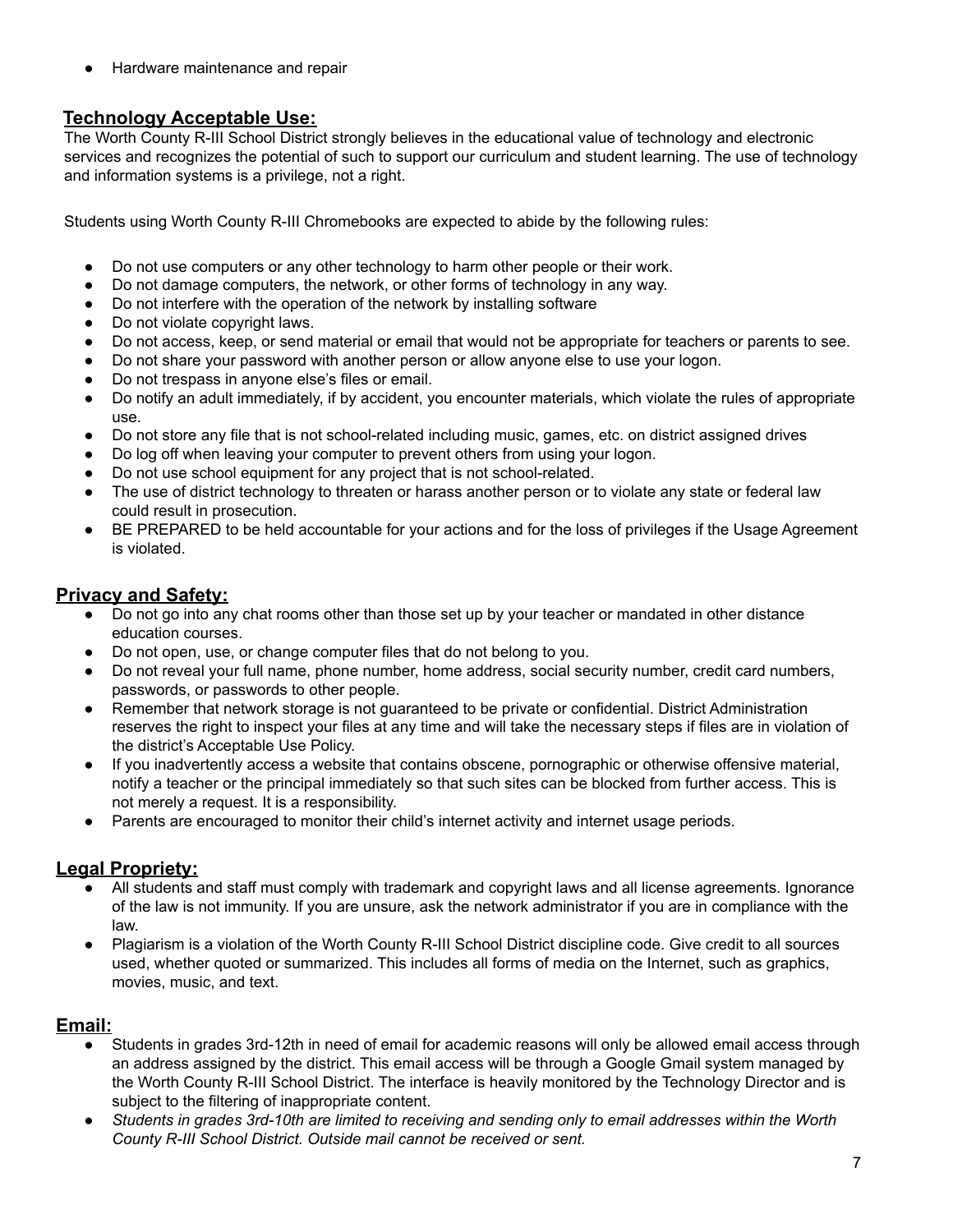- Always use appropriate language.
- Do not transmit language/material that is profane, obscene, abusive, or offensive to others.
- Do not send mass e-mails, chain letters, or spam.
- No private chatting during class without permission is allowed.
- Email is subject to inspection at any time by the school administration.

#### <span id="page-7-0"></span>**Consequences:**

- Students will be responsible for accounts and/or computer hardware issued to them.
- Non-compliance with the policies of the Chromebook Policy Handbook or the Worth County R-III Acceptable Use Policy will result in disciplinary action as outlined by the discipline code and/or other school policies for the user.
- Electronic mail, network usage, and all stored files shall not be considered confidential and may be monitored at any time by the network administrator or other school administrators to ensure appropriate use. The District will cooperate fully with local, state, or federal officials in any investigation concerning or relating to violations of computer crime laws.